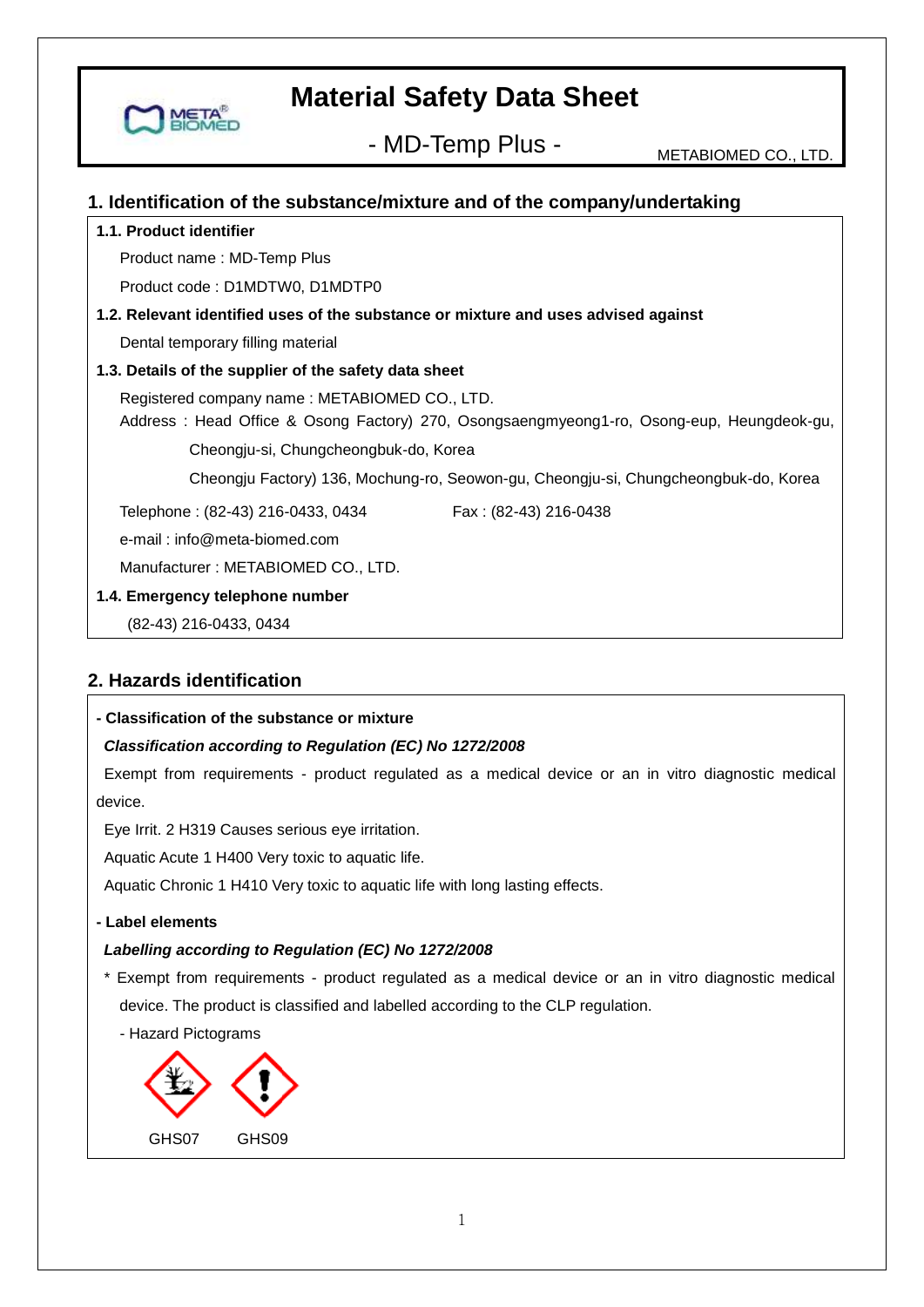

- MD-Temp Plus - METABIOMED CO., LTD.

| - Signal word                | : Warning                                                            |
|------------------------------|----------------------------------------------------------------------|
| - Hazard statement(s)        | : H319 Causes serious eye irritation.                                |
|                              | H410 Very toxic to aquatic life with long lasting effects.           |
| - Precautionary Statement(s) |                                                                      |
| Prevention                   | P264 Washthoroughly after handling                                   |
|                              | P273 Avoid release to the environment.                               |
|                              | P280 Wear protective gloves/protective clothing/eye protection/ face |
|                              | protection                                                           |
| - Response                   | : P305+P351+P338 IF IN EYES: Rinse cautiously with water for several |
|                              | minutes. Remove contact lenses if present and easy to do. Continue   |
|                              | rinsing.                                                             |
|                              | P337+P313 If eye irritation persists: Get medical advice/attention.  |
| - Disposal                   | : P501 Dispose of contents/container according to the related        |
|                              | regulations                                                          |
|                              | 2.3. Other hazards (according to the NFPA Rating System)             |
| Health<br>$\div 2$           |                                                                      |
| Flammability: 1              |                                                                      |
| Reactivity : 0               |                                                                      |

## **3. Composition/information on ingredients**

## **3.1. Substances**

Not Applicable

### **3.2. Mixtures**

| <b>Chemical Name</b>                      | CAS No.    | EC No.    | Wt.%  | Classification<br>according to<br><b>Directive</b><br>67/548/EEC | Classification according<br>to Regulation(EC) No<br>1272/2008 [CLP]                                                                                                   |
|-------------------------------------------|------------|-----------|-------|------------------------------------------------------------------|-----------------------------------------------------------------------------------------------------------------------------------------------------------------------|
| Bis(2-ethylhexyl) Adipate                 | 103-23-1   | 203-090-1 | 17.44 |                                                                  | H316, H361, H400                                                                                                                                                      |
| Zinc Oxide                                | 1314-13-2  | 215-222-5 | 19.5  | R50/53<br>S60, S61                                               | H410, P273, P501                                                                                                                                                      |
| Calcium Sulfate                           | 10034-76-1 | 231-900-3 | 57.92 |                                                                  | H315, H319, H335,<br>P261, P264, P271,<br>P280, P302+P352,<br>P304+P340,<br>P305+P351+P338,<br>P312, P321,<br>P332+P313,<br>P337+P313, P362,<br>P403+P233, P405, P501 |
| Vinyl chloride vinyl<br>acetate copolymer | 9003-22-9  |           | 5.06  |                                                                  |                                                                                                                                                                       |
|                                           |            |           |       |                                                                  |                                                                                                                                                                       |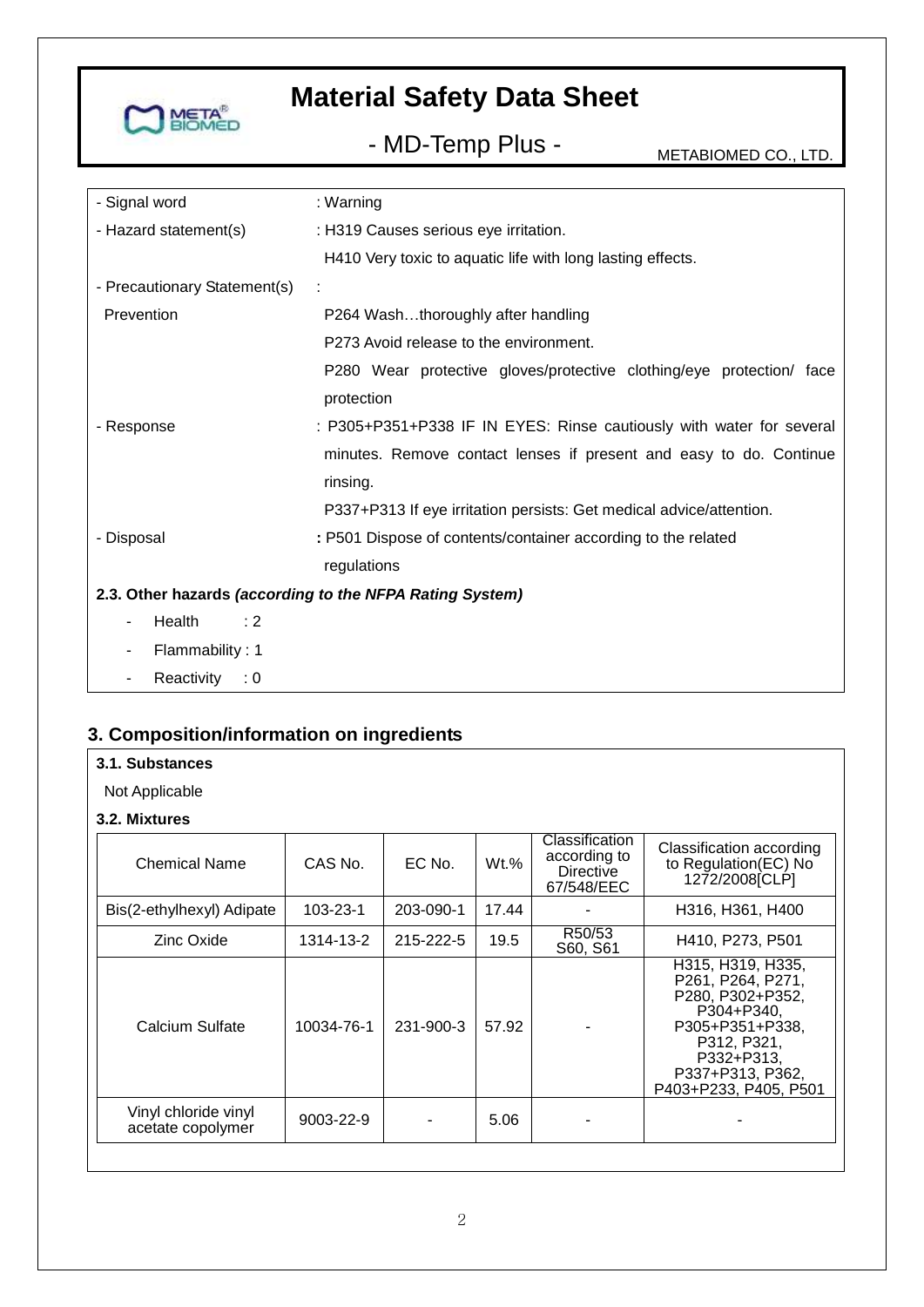

- MD-Temp Plus - METABIOMED CO., LTD.

## **4. First aids measures**

| 4.1. Description of first aid measures                                          |                                                                                        |  |  |
|---------------------------------------------------------------------------------|----------------------------------------------------------------------------------------|--|--|
| - Eyes                                                                          | : Get medical aid immediately if discomfort or irritation persists                     |  |  |
| - Skin                                                                          | : Consult physician immediately if you feel discomfort.                                |  |  |
| - Inhalation                                                                    | : Remove patient from exposure to fresh air immediately. Administer approved           |  |  |
|                                                                                 | oxygen supply if breathing is difficult and get medical aid immediately.               |  |  |
| - Ingestion                                                                     | : Seek immediate medical help.                                                         |  |  |
| 4.2. Most important symptoms and effects, both acute and delayed                |                                                                                        |  |  |
| - Eyes                                                                          | : Causes eye burns.                                                                    |  |  |
| - Skin                                                                          | : Causes skin burns.                                                                   |  |  |
| - Inhalation                                                                    | : None expected for this product                                                       |  |  |
| - Ingestion                                                                     | : Ingestion of this material can cause mouth, throat, esophageal, and gastrointestinal |  |  |
|                                                                                 | tract irritation.                                                                      |  |  |
| 4.3. Indication of any immediate medical attention and special treatment needed |                                                                                        |  |  |
| No further relevant information available                                       |                                                                                        |  |  |

## **5. Fire fighting measures**

| 5.1. Extinguishing media                                   |                                                                            |  |  |
|------------------------------------------------------------|----------------------------------------------------------------------------|--|--|
| - Extinguishing media                                      | : Suitable - Carbon Dioxide, Sand, Extinguishing powder. Do not use water. |  |  |
|                                                            | : Not suitable - Water, Water with full jet                                |  |  |
| 5.2. Special hazards arising from the substance or mixture |                                                                            |  |  |
| - Hazardous combustion products                            | : SOX, ZnO, Chlorine.                                                      |  |  |
| - Explosion hazards                                        | : Not Determined                                                           |  |  |
| - Fire explosion                                           | : Not Determined                                                           |  |  |
| - Sensitive to static discharge                            | : Not Determined                                                           |  |  |
| - Sensitivity to impact                                    | : Not Determined                                                           |  |  |
| 5.3. Advice for firefighters                               |                                                                            |  |  |
| - Firefighting procedures                                  | : General: Evacuate all personnel; use protective equipment for fire-      |  |  |
|                                                            | fighting. Use self-contained breathing apparatus when product is           |  |  |
|                                                            | involved in fire.                                                          |  |  |
| - Firefighting equipment                                   | : Non-combustible                                                          |  |  |
| 6. Accidental release measures                             |                                                                            |  |  |

## **6.1. Personal precautions, protective equipment and emergency procedures**

Give special attention to chemical materials and conditions that must be avoided.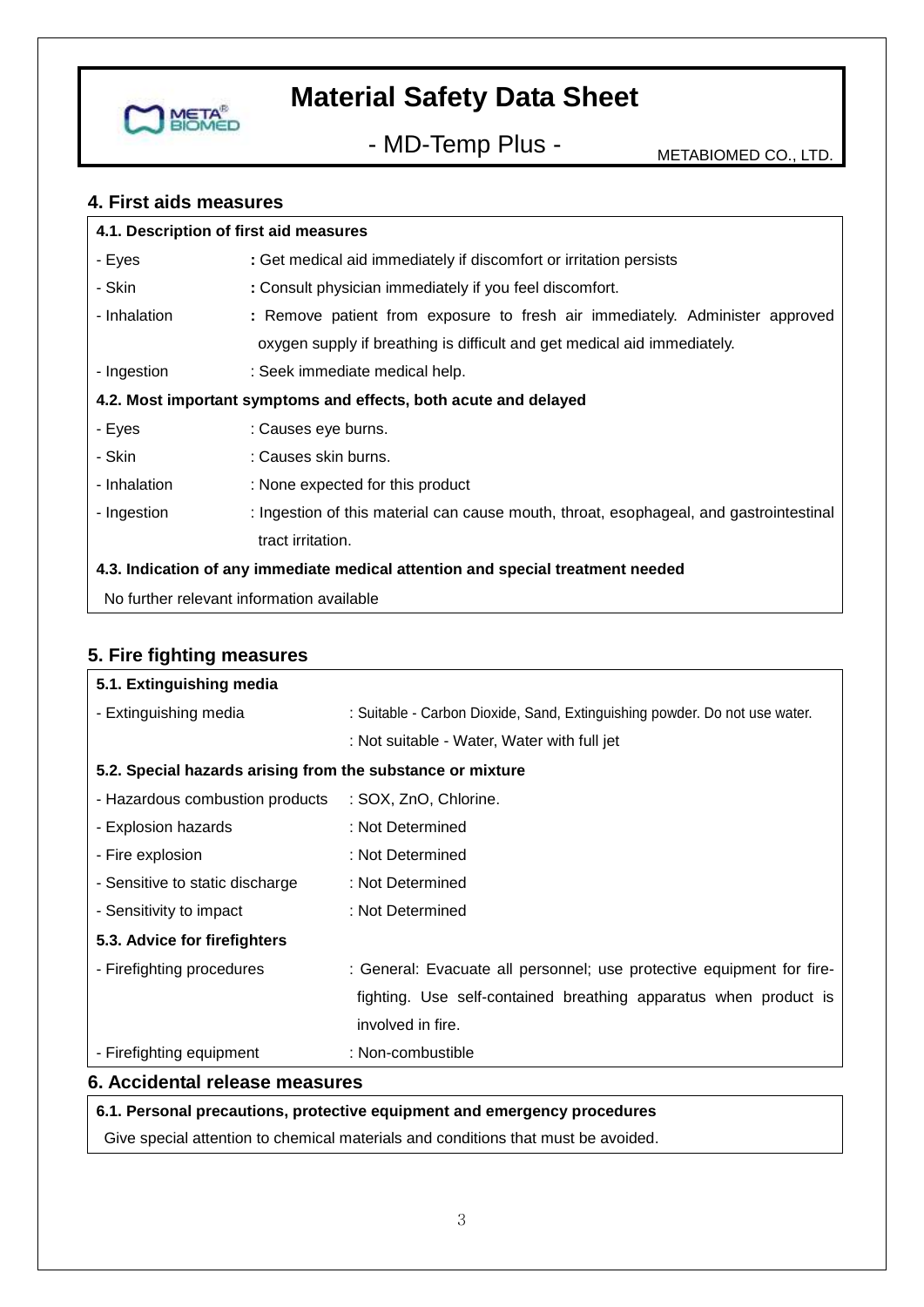

- MD-Temp Plus - METABIOMED CO., LTD.

#### **6.2. Environmental precautions**

Prevent the inflow of this product to waterways, drains, basements, and confined spaces.

#### **6.3. Methods and material for containment and cleaning up**

Absorb with liquid-binding material. Ensure adequate ventilation. Do not flush with water or aqueous cleansing agents.

#### **6.4. Reference to other sections**

Not Applicable

## **7. Handling and storage**

#### **7.1. Precautions for safe handling**

Follow all prevention measures on the SDS/labels.

Handle and store with care.

Give special attention to chemical materials and conditions that must be avoided.

Wear personal protective equipment while handing the product.

#### **7.2. Conditions for safe storage, including any incompatibilities**

Keep out of reach of children. Keep container closed. Store in cool place.

**7.3. Specific end use(s)**

Use only professional dentist

## **8. Exposure controls and personal protection**

| 8.1. Control parameters  |                                                                             |
|--------------------------|-----------------------------------------------------------------------------|
| Not determined           |                                                                             |
| 8.2. Exposure controls   |                                                                             |
| - Eye protection         | : Wear safety glasses.                                                      |
| - Skin protection        | : Wear suitable protective clothing and gloves.                             |
| - Respiratory protection | : Good general ventilation should be sufficient to control airborne levels. |
|                          |                                                                             |

## **9. Physical and chemical properties**

| 9.1. Information on basic physical and chemical properties |                 |                           |         |
|------------------------------------------------------------|-----------------|---------------------------|---------|
| - Appearance                                               | : Paste         | - Vapor pressure          | : $N/A$ |
| - Odor                                                     | : Odorless:     | - Vapor density           | : $N/A$ |
| - Color                                                    | : White or Pink | - Relative density        | : >1.0  |
| - pH                                                       | : N/A           | - Solubility(ies)         | : $N/A$ |
| - Melting/freezing point                                   | : $N/A$         | - Partition coefficient : | : $N/A$ |
| - Initial boiling point and                                | : N/A           | n-octaol/water            |         |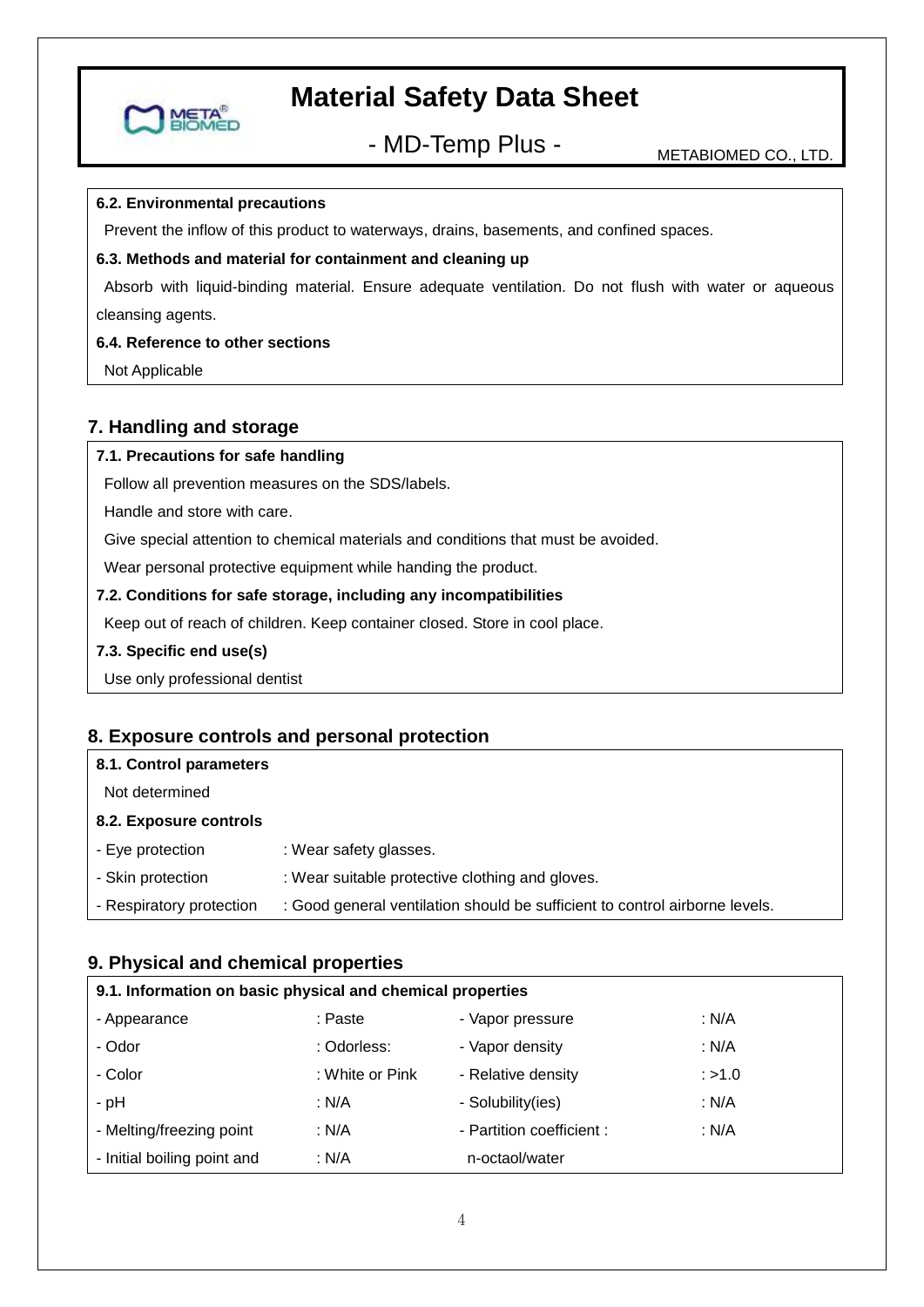#### **Material Safety Data Sheet META** - MD-Temp Plus - METABIOMED CO., LTD. boiling range - Auto-ignition temperature : N/A - Flash point : N/A - Decomposition temperature - Evaporation rate : N/A - Viscosity : N/A

| - Flammability(solid, gas)    | : N/A | - Explosive properties | : N/A |
|-------------------------------|-------|------------------------|-------|
| - Upper/lower flammability or | : N/A | - Oxidising properties | : N/A |
| explosive limits              |       |                        |       |
| 9.2. Other information        |       |                        |       |
| None                          |       |                        |       |
|                               |       |                        |       |

## **10. Stability and reactivity**

| 10.1. Reactivity                                             |
|--------------------------------------------------------------|
| Stable                                                       |
| 10.2. Chemical stability                                     |
| Stable when stored and handled under recommended conditions. |
| 10.3. Possibility of hazardous reactions                     |
| None                                                         |
| 10.4. Conditions to avoid                                    |
| Humidity, Extreme heat, Direct light                         |
| 10.5 Incompatible materials                                  |
| N/A                                                          |
| 10.6. Hazardous decomposition products                       |
| SO <sub>x</sub> , ZnO, Chlorine                              |

## **11. Toxicological information**

## **11.1. Information on toxicological effects**

Acute toxicity Device is biocompatible when used as directed by dental professionals per ISO 10993-1.

## **12. Ecological information**

## **12.1. Toxicity**

- Toxicity : Not determined
- Aquatic toxicity(acute) : Not determined

## **12.2. Persistence and degradability**

Not determined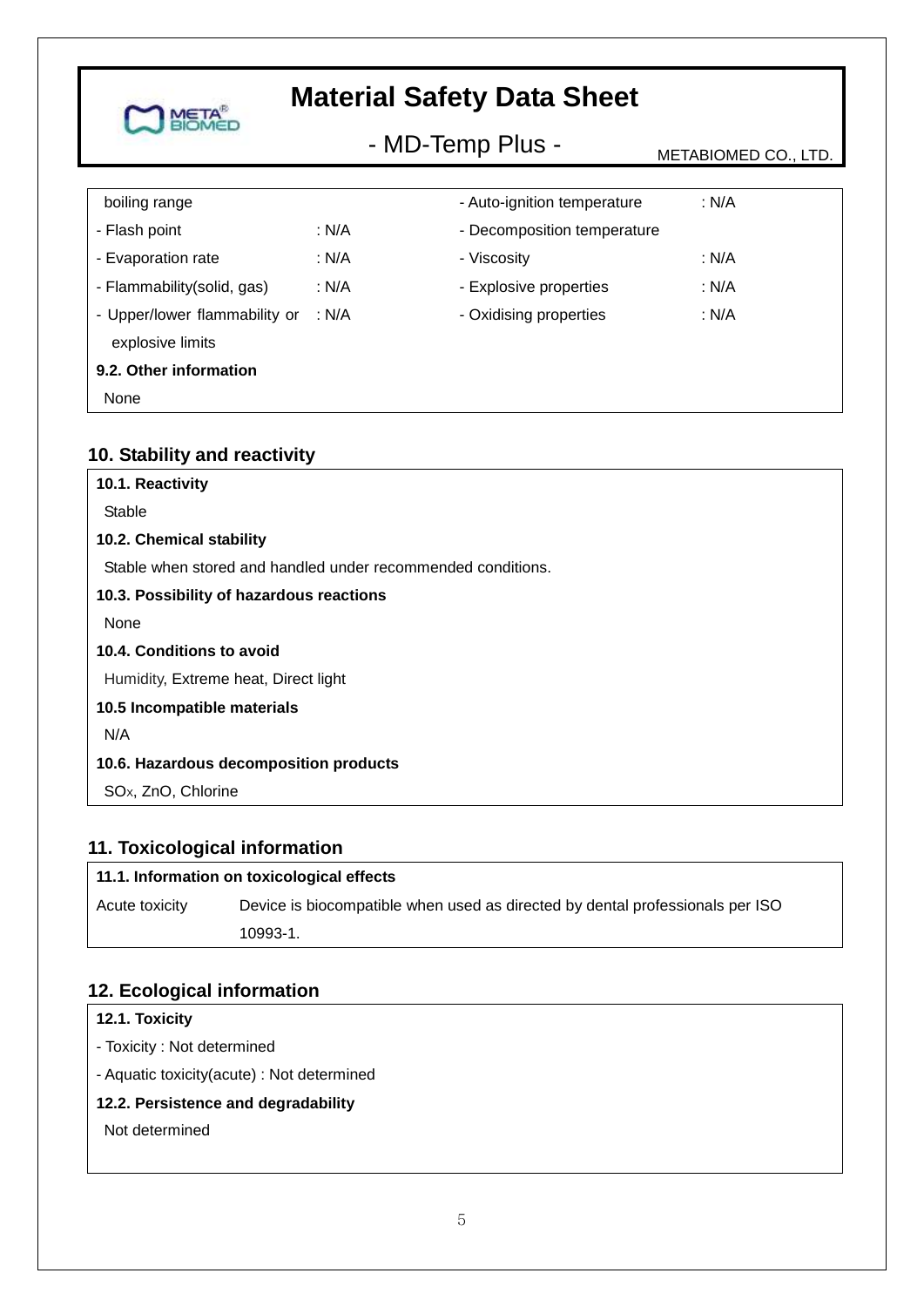

- MD-Temp Plus - METABIOMED CO., LTD.

**12.3. Bioaccumulative potential**

Not determined

#### **12.4. Mobility in soil**

Not determined

## **12.5. Results of PBT and vPvB assessment**

Not determined

#### **12.6. Other adverse effects**

None known

## **13. Disposal considerations**

## **13.1. Waste treatment methods**

Dispose of in compliance with governmental regulation.(Council Directive 75/442/EEC(1975))

## **14. Transport information**

## **14.1. UN Number** Classification information on transportation of hazardous materials not available

### **14.2. UN proper shipping name**

N/A

#### **14.3. Transport hazard class(es)**

N/A

## **14.4. Packing Group**

N/A

## **14.5. Environmental hazards**

N/A

#### **14.6. Special precautions for user**

- ADR road : N/A
- RID rail : N/A

- IMDG - sea : N/A

- IATA - air : N/A

## **14.7. Transport in bulk according to Annex II of MARPOL 73/78 and the IBC Code**

Transport in bulk : N/A